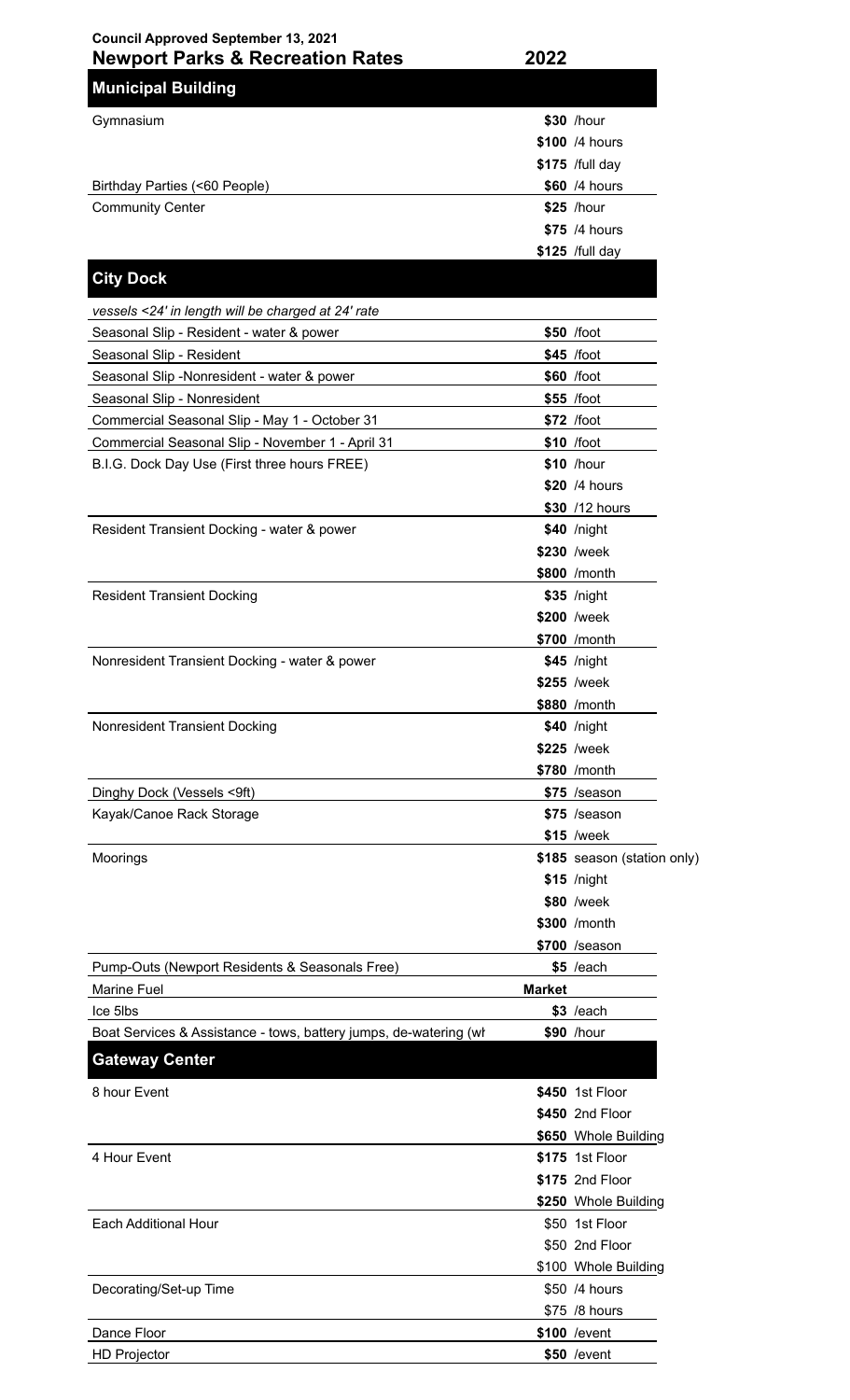## **Council Approved September 13, 2021**

| <b>Newport Parks &amp; Recreation Rates</b> | 2022                              |  |
|---------------------------------------------|-----------------------------------|--|
| <b>Projector Screen</b>                     | $$20$ /event                      |  |
| <b>PA System</b>                            | \$50 / event                      |  |
| <b>Gardner Memorial Park</b>                |                                   |  |
| Baseball/Softball Field                     | \$40 /season (per game/per field) |  |

| Dascialli Sulinali Ticiu                                       |             | <b>P-0</b> <i>is</i> casuli (pci yamc/pci lic |
|----------------------------------------------------------------|-------------|-----------------------------------------------|
|                                                                |             | \$5 /game practice                            |
|                                                                |             | \$25 /hour non game use                       |
| Softball/Baseball Tournament (All 3 Fields)                    |             | \$230 /1 day                                  |
|                                                                |             | \$360 /2 days                                 |
|                                                                |             | \$470 /3 days                                 |
| Soccer/Football Field                                          |             | \$45 /game                                    |
|                                                                |             | \$5 /practice                                 |
| Hockey Rink/Basketball Court/Pickleball Courts                 |             | \$15 /hour                                    |
| <b>Field Lights</b>                                            |             | \$20 /occurance                               |
| Causeway/Bandstand/Greenspaces                                 |             | \$40 /hour                                    |
|                                                                |             | \$130 /4 hours                                |
|                                                                |             | \$230 /full day                               |
| <b>Playground Pavilion Rental</b>                              |             | \$25 /hour                                    |
|                                                                |             | \$50 /4 hours                                 |
|                                                                | $$100$ /day |                                               |
|                                                                |             |                                               |
| <b>Prouty Beach</b>                                            |             |                                               |
| <b>Resident RV Sites</b>                                       |             | $$44$ /night                                  |
|                                                                |             | \$245 /week                                   |
|                                                                |             | \$850 /month                                  |
| Nonresident RV Sites                                           |             | \$49 /night                                   |
|                                                                |             | \$275 /week                                   |
|                                                                |             | \$950 /month                                  |
| Seasonal Sites - Residents                                     |             | \$1,750 /season                               |
| Seasonal Sites - Nonresidents                                  |             | \$2,000 /season                               |
| <b>Prime Sites</b>                                             |             | \$57 /night                                   |
|                                                                |             | \$325 /week                                   |
| XL Pull-Through Sites                                          |             | \$57 /night                                   |
|                                                                |             | \$325 /week                                   |
| <b>Waterfront Sites</b>                                        |             | \$75 /night                                   |
|                                                                |             | \$425 /week                                   |
| <b>Tent Sites</b>                                              |             | \$36 /night                                   |
|                                                                |             | \$200 /week                                   |
| <b>Overflow Camping Sites</b>                                  |             | \$33 /night                                   |
|                                                                |             | \$36 night+utilities                          |
| Lean-to                                                        |             | $$45$ /night                                  |
|                                                                |             | \$300 /week                                   |
| Boat/RV/Vehicle Storage                                        |             | \$5 /night                                    |
|                                                                |             | \$15 /week                                    |
|                                                                |             | \$35 /month                                   |
|                                                                |             |                                               |
|                                                                |             | \$130 /season                                 |
| Kayak/Canoe Rack Storage                                       |             | \$75 /season                                  |
|                                                                |             | \$10 /week                                    |
| Beach Day Use (Newport Residents Free)                         |             | \$3 /person                                   |
|                                                                |             | \$10 /car                                     |
| Beach Season Pass (Newport Residents Free)                     |             | \$20 /person                                  |
|                                                                |             | \$40 /family                                  |
| Pavilion Rental - Meetings & Small Parties (30 guests or less) |             | \$25 /hour                                    |
|                                                                |             | \$50 /4 hours                                 |
|                                                                | \$100 /day  |                                               |
| Pavilion Rental - Weddings & Large Events (30+ Guests)         |             | \$100 /4 hours                                |
|                                                                | \$200 /day  |                                               |
| <b>Upper Tent Shelter Rental</b>                               |             | \$25 /hour                                    |
|                                                                |             | \$50 /4 hours                                 |

**\$100** /day

 $\overline{\phantom{0}}$